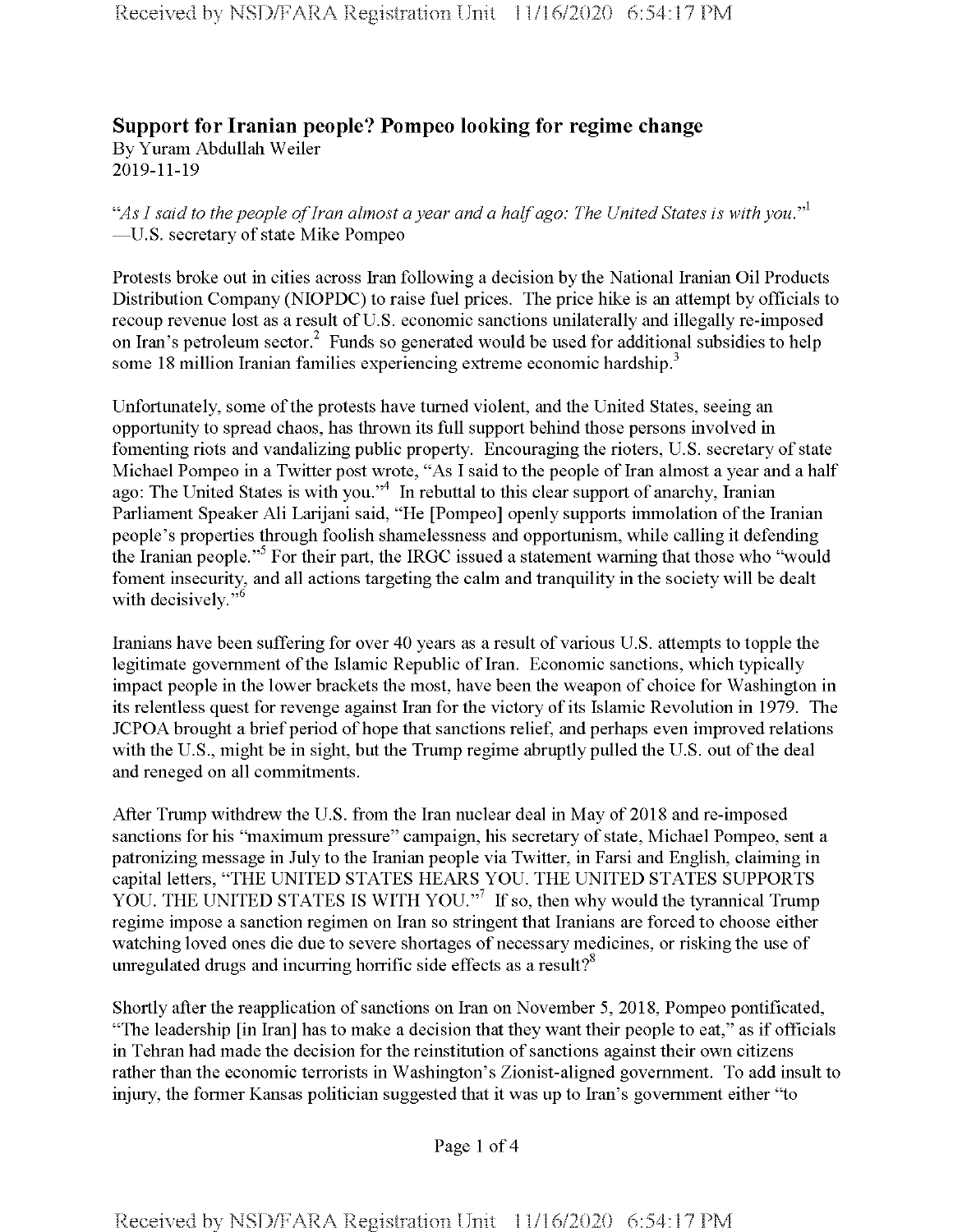make a decision that they want to use their wealth to import medicine" or "use it in a way that doesn't benefit the Iranian people." Voicing a not-so-subtle hint at regime change, Pompeo confided that he was "very confident the Iranian people will take a response that tries to fix that themselves."<sup>9</sup>

Pompeo insisted, contradicting the grim reality, that "not only are the transactions themselves exempted- that is, the transactions in medicine, for example- but the financial transactions connected to that activity also are authorized."<sup>10</sup> Technically speaking, his claim may be true, however, the difficulty lies in trying to find a pharmaceutical company willing to sell lifesaving drugs to Iran and a bank willing to finance the transaction, and both agreeable to taking the risk running afoul of Washington's fiscally vindictive wrath. In practice, the net effect of the broad scope and complexity of U.S. coercive economic measures against Iran's banks combined with the nonstop hawkish rhetoric uttered by Pompeo and other regressive U.S. politicians is to deter financial institutions out of fear of incurring penalties due to "secondary sanctions," thus reducing such humanitarian exemptions to inconsequential legal boilerplate.<sup>11</sup>

By February of 2019, it should have been clearto all that Pompeo did not care one iota about the Iranian people who were already facing grinding hardships due to U.S. sanctions. During an interview on CBS News, the portly secretary of state admitted that the coercive unilateral measures were indeed intended to target ordinary Iranians and thus amounted to collective punishment, which is against international law. "Things are much worse for the Iranian people," Pompeo gleefully conceded, "we are convinced that will lead the Iranian people to rise up and change the behavior of the regime." $12$ 

A member of the reactionary, extreme right-leaning Tea Party, Pompeo demonstrated his disdain for people of color and non-Christian religions during his first run for a seat in the U.S. House of Representatives in 2010 against Democrat Raj Goyle, a two-term Kansas state representative whose parents hail from Chandigarh, India.<sup>13</sup> Despite that Goyle was born in Cleveland, Ohio in America, a staffer for Pompeo referred to him in a Twitter post as a "turban topper." The xenophobic rant continued with "This guy could be a muslim, a hindu, a buddhist etc who knows" ending with "One thing's for sure . . . goyle is not a Christian!" While Pompeo had the remarks deleted, he refused to fire the responsible staff member.<sup>14</sup>

Pompeo's unabashed hatred of Iran apparently arises from his deep-rooted Islamophobia, which appears to be a pillar of his extreme version of fundamentalist Christianity. Speaking to a church group in 2014, then congressman Pompeo said, "I can tell you that this threat to America is from people who deeply believe that Islam is the way and the light and the only answer."15 Sounding a clarion call for a renewed cmsade, he warned that Muslims "will continue to press against us until we make sure that we pray and stand and fight and make sure that we know that Jesus Christ as our savior is truly the only solution for our world."<sup>16</sup>

In a 2018 letter to Senators Bob Corker and Robert Menendez concerning the nomination of Pompeo for secretary of state, former Representative from Minnesota Keith Ellison and Representative from Indiana Andre Carson wrote, "Mr. Pompeo's long record of anti-Muslim statements and close alliances with anti-Muslim organizations and activists will render him ineffective as a statesman to Muslim leaders and populations around the world." Rounding out

Page 2 of 4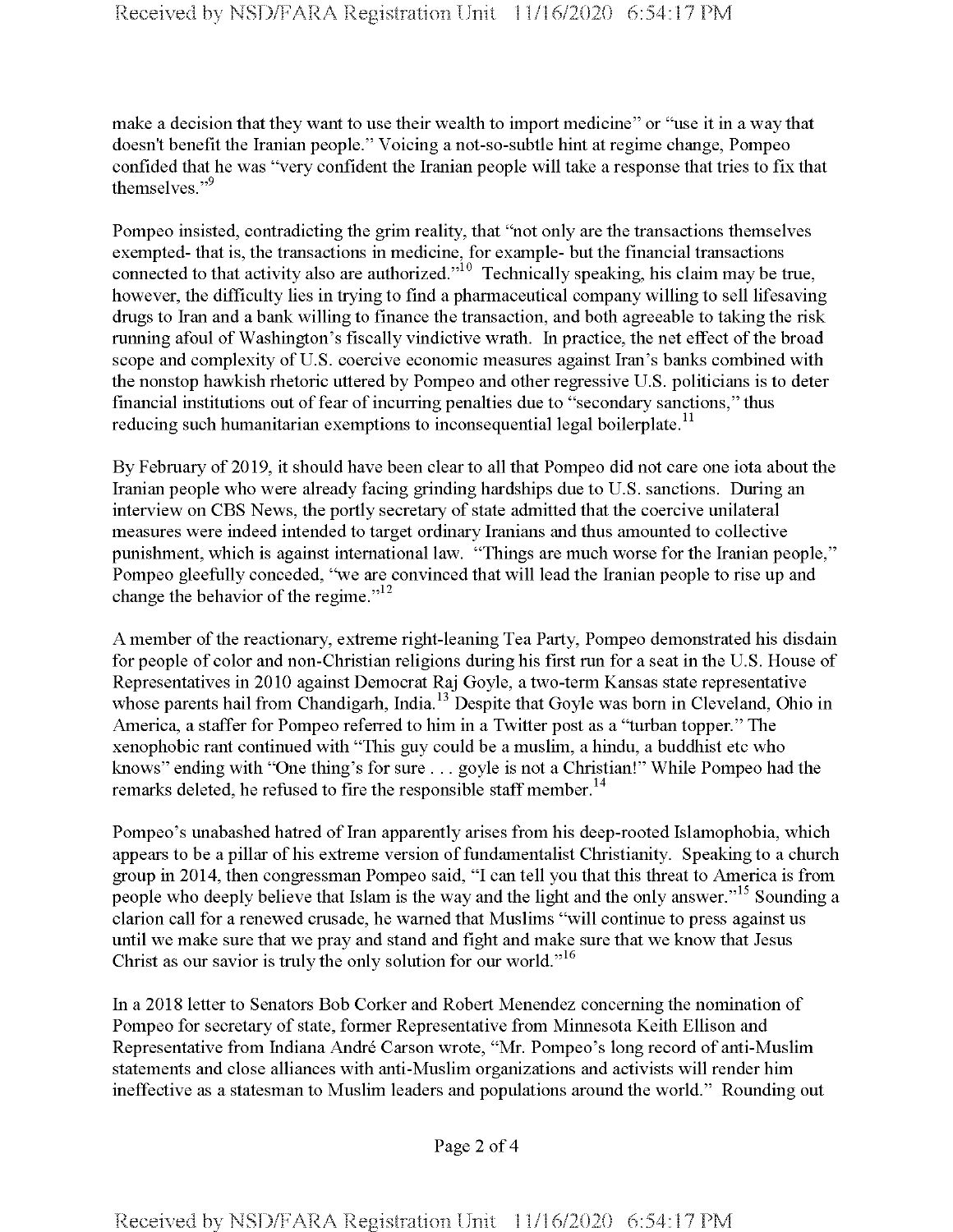Pompeo's Islamophobic qualifications, Ellison and Carson noted that the nominee "is a 'steadfast ally' of Brigitte Gabriel, who runs ACT for America, the largest anti-Muslim hate group in the United States."<sup>17</sup>

Concerning his aversion to the Islamic Republic, Pompeo posted an Iranophobic remark on Twitter in November 2016 stating, "I look forward to rolling back this disastrous deal [JCPOA] with the world's largest state sponsor of terrorism."<sup>18</sup> Earlier, as a member of Congress, the future U.S. secretary of state wrote an op-ed for Fox News that could be termed an anti-Iran manifesto. Asking whether or not the JCPOA benefitted the United States, Pompeo answered, "Unfortunately for our country's future, the answer to that inquiry is a resounding no." His remedy is overthrowing the legitimate government of Iran. "Congress must act to change Iranian behavior," the then representative wrote, "and, ultimately, the Iranian regime." Additionally, Pompeo displayed his contempt for Iran and Iranians, condescendingly commenting on "Iranians' bizarre tantrums and illogical arguments" while accusing Iran of "continuously threatening to walk away from the [nuclear] deal,<sup>19</sup> which his boss, Trump, actually did.

Evidently, Pompeo and other U.S. officials not only are neither feeling the pain of Iranians nor are capable of empathizing with them, but also appear to be relishing the cruel conditions they have created by re-imposing ever harsher economic sanctions on Iran. To them this economic terrorism is a neo-crusade, and their long sought after Holy Grail is regime change in Tehran.

## **Endnotes**

<sup>10</sup> Brendan Cole, ibid.

Page 3 of 4

<sup>1</sup> "Pompeo Repeats Message To Iranians: The United States Is With You'," *Radio Farda,* November 17, 2019, accessed November 17, 2019, https://en.radiofarda.eom/a/30275681.html.

<sup>2</sup> Allen Cone, "Gas price hikes, rationing fuel protests throughout Iran," *UPI,* November 16, 2019, accessed November 17, 2019, https://www.upi.com/Top\_News/World-News/2019/l 1/16/Gas-price-hikes-rationing-fuelprotests-throughout-Iran/5341573933657/.

<sup>&</sup>lt;sup>3</sup> "Rationing expected to reduce gasoline consumption," Tehran Times, November 16, 2019, accessed November 17, 2019, https://www.tehrantimes.com/news/442045/Ratiomng-expected-to-reduce-gasoline-consumption

<sup>&</sup>lt;sup>4</sup> "US supports anarchists, not Iranian people: Spokesman," *Press TV*, November 17, 2019, accessed November 18, 2019, https://www.presstv.eom/Detail/2019/l 1/17/611451/Mousavi-Pompeo-fuel-Iran-US-protest.

<sup>5</sup> "US after nothing but unrest in Iran: Larijani," *Press TV,* November 18, 2019, accessed November 18, 2019, https://www.presstv.eom/Detail/2019/l 1/18/611474/Iran-United-States-Pompeo-Larijani.

<sup>6</sup> "Rioting, insecurity will be dealt with decisively: Iran's IRGC," *Press TV,* November 18, 2019, accessed November 18, 2019, https://www.presstv.com/Detail/2019/ll/18/611499/IRGC-fuel-protests-insecurity-pricesstatement-MKO.

 $^7$  Michael Pompeo, Twitter Post, July 22, 2018, accessed November 17, 2019,

https://twitter.eom/SecPompeo/status/l021209446826094592?ref\_src=twsrc%5Etfw%7Ctwcamp%5Etweetembed% 7Ctwterm%5E1195800549322625025&ref\_url=https%3A%2F%2Fen.radiofarda.com%2Fa%2F30275681.html.

<sup>8</sup> Yasmin Radjy, "This Norooz, Wishing Iranians (Access to) a Healthy New Year," *NIAC,* March 20, 2014, accessed November 17, 2019, https://www.niacouncil.org/this-norooz-wishing-iranians-access-to-a-healthy-newyear/.

<sup>9</sup> Brendan Cole, "Mike Pompeo Says Iran Must Listen To U.S. 'If They Want Their People To Eat'," *Newsweek,* November 9, 2018, accessed November 17, 2019, https://www.newsweek.com/mike-pompeo-says-iran-must-listenus-if-they-want-their-people-eat-1208465.

<sup>&</sup>lt;sup>11</sup> "'Maximum Pressure' US Economic Sanctions Harm Iranians' Right to Health," *Human Rights Watch*, October 29, 2019, accessed November 17, 2019, https://www.hrw.org/report/2019/10/29/maximum-pressure/us-economicsanctions-harm-iranians-right-health.

<sup>&</sup>lt;sup>12</sup> "'Maximum Pressure' US Economic Sanctions Harm Iranians' Right to Health," ibid.